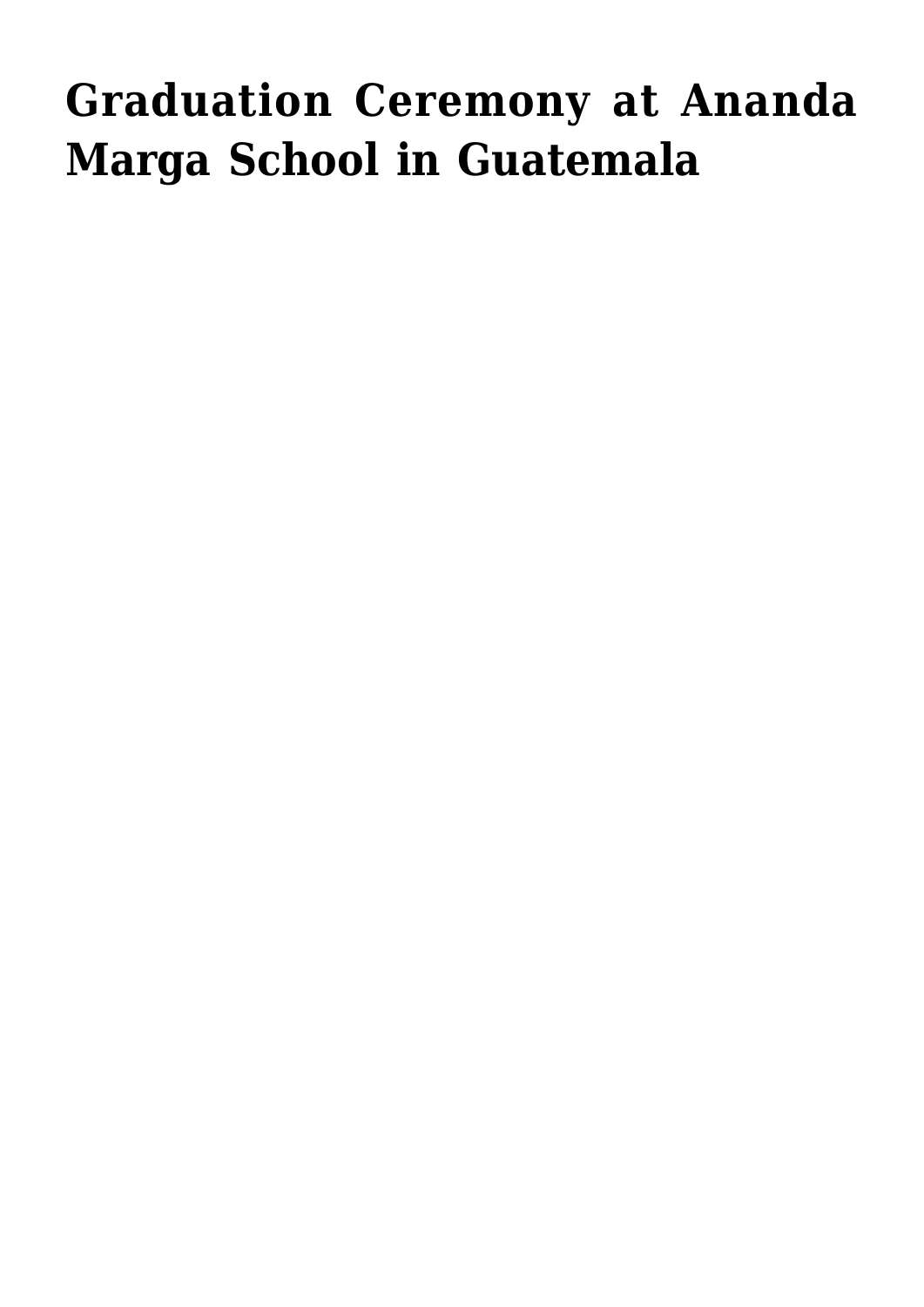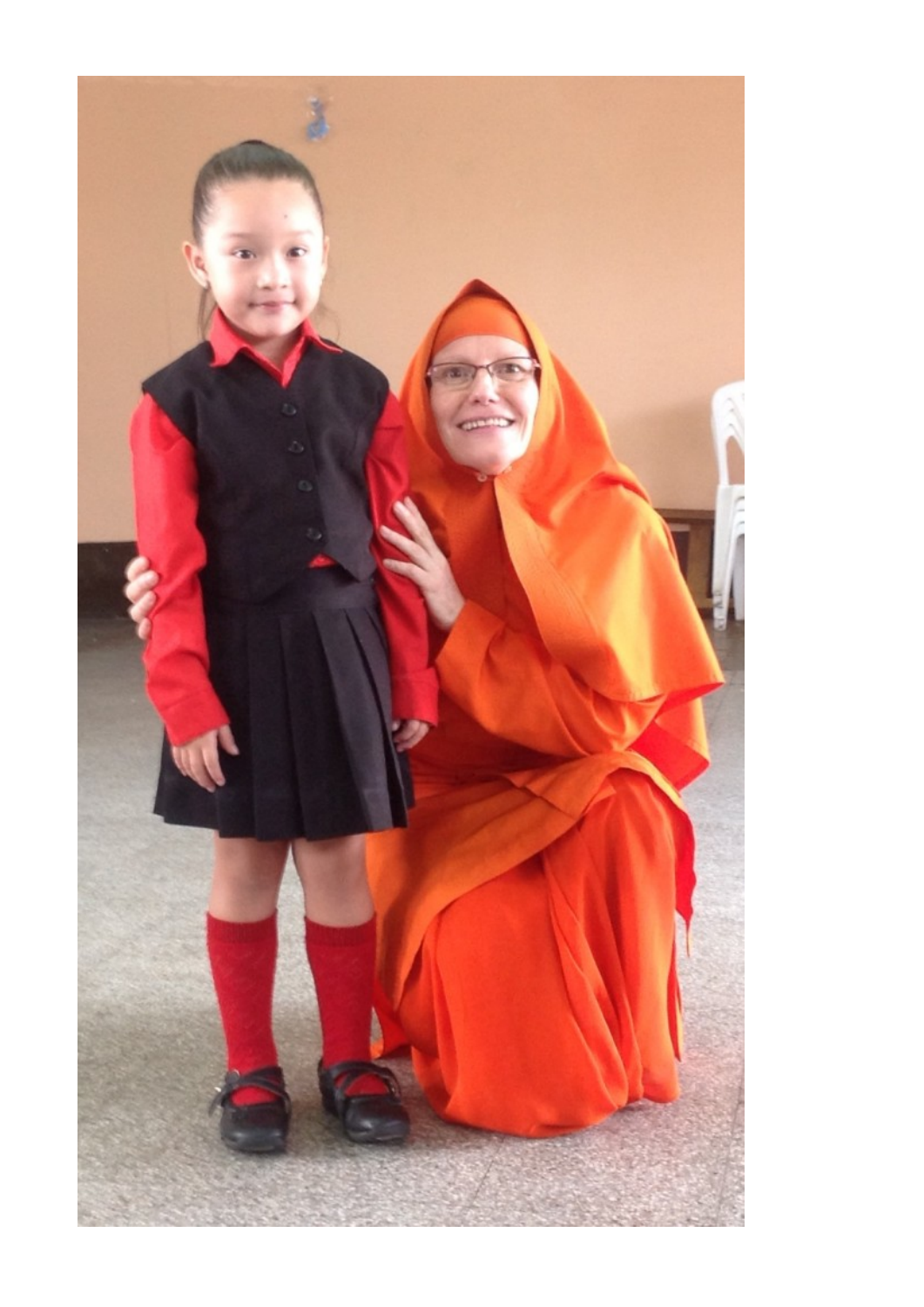Guatemala is a beautiful land rich in humanity and natural resources. At the same time Guatemala is facing several challenges. The recent elected government is called to demonstrate that corruption can be fought and eradicated. It is known that there is children malnutrition is several localities of Guatemala. The statistics that have been redacted under the Zero Hunger Pact talk very clearly. "Chronic malnutrition is average 59.9% in the population between 3 and 5 years in 166 municipality which are considered as priority for intervention.

There are areas where due to climatic conditions, the harvest was poor and children malnutrition has become even more acute. It is not only the scarcity of food that created malnutrition in the children. There is need for alimentary education and for general assistance. For example only 64.1% of those 166 municipalities has access to electricity. Only 58.9% has access to water. Cooking is done on firewood in 90.3%, on gas in 8.4% and with electricity in 1.2%. The amount of need is huge and there is very little awareness of the consequences of such malnutrition.

In this context Ananda Marga is playing a delicate role. It is running a kindergarten in a very difficult area of Guatemala City. Didi Ananda Tapomaya has been dedicated to help in Guatemala. Margi of Guatemala are doing their best to maintain the present projects in spite of several difficulties. A contact with the Government Department responsible for food security has been activated.

Below are the picture of the Graduation Ceremony in the school of Ananda Marga. It was a very happy moment. Will it be possible to extend more of those happy moment to more children in Guatemala?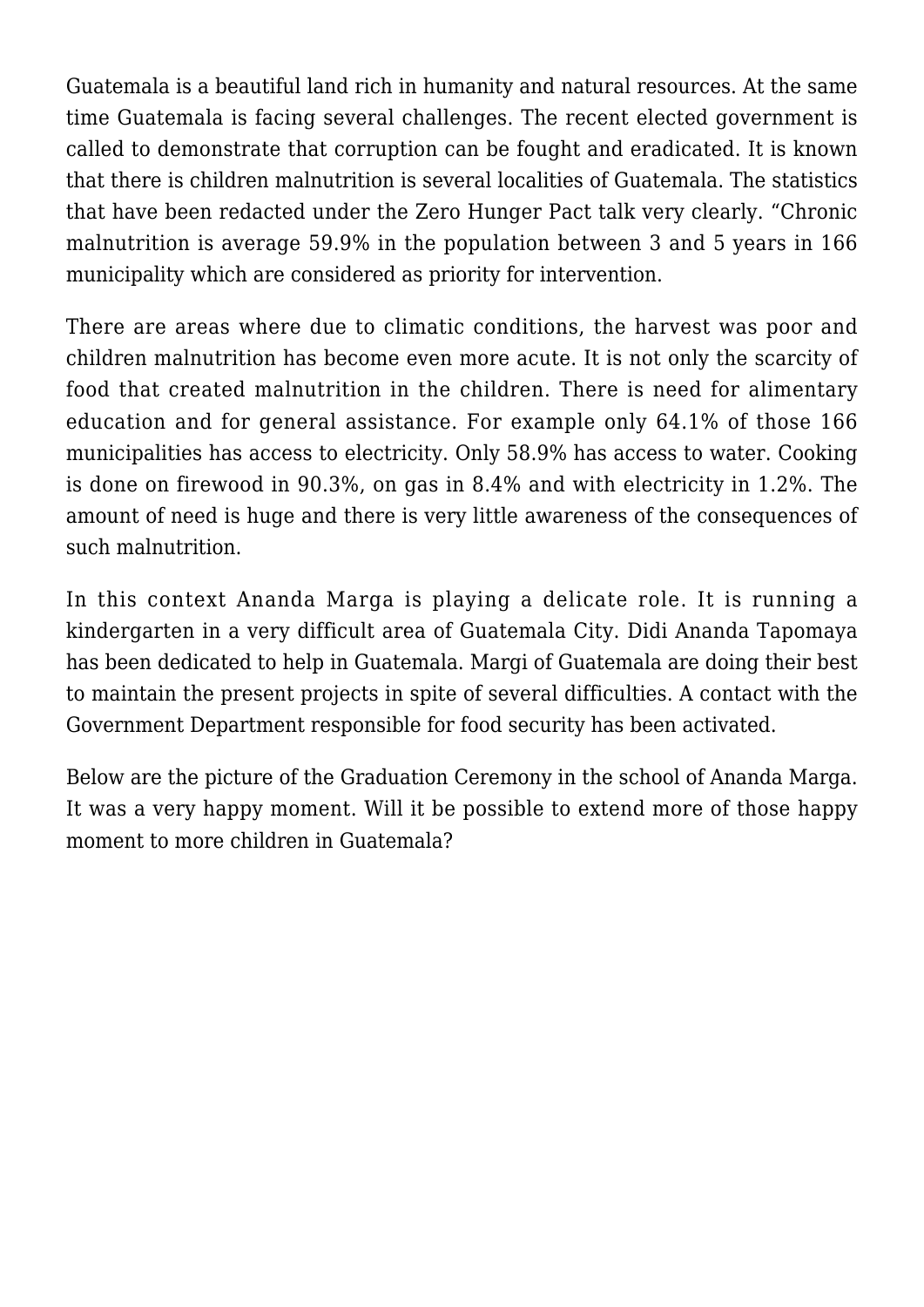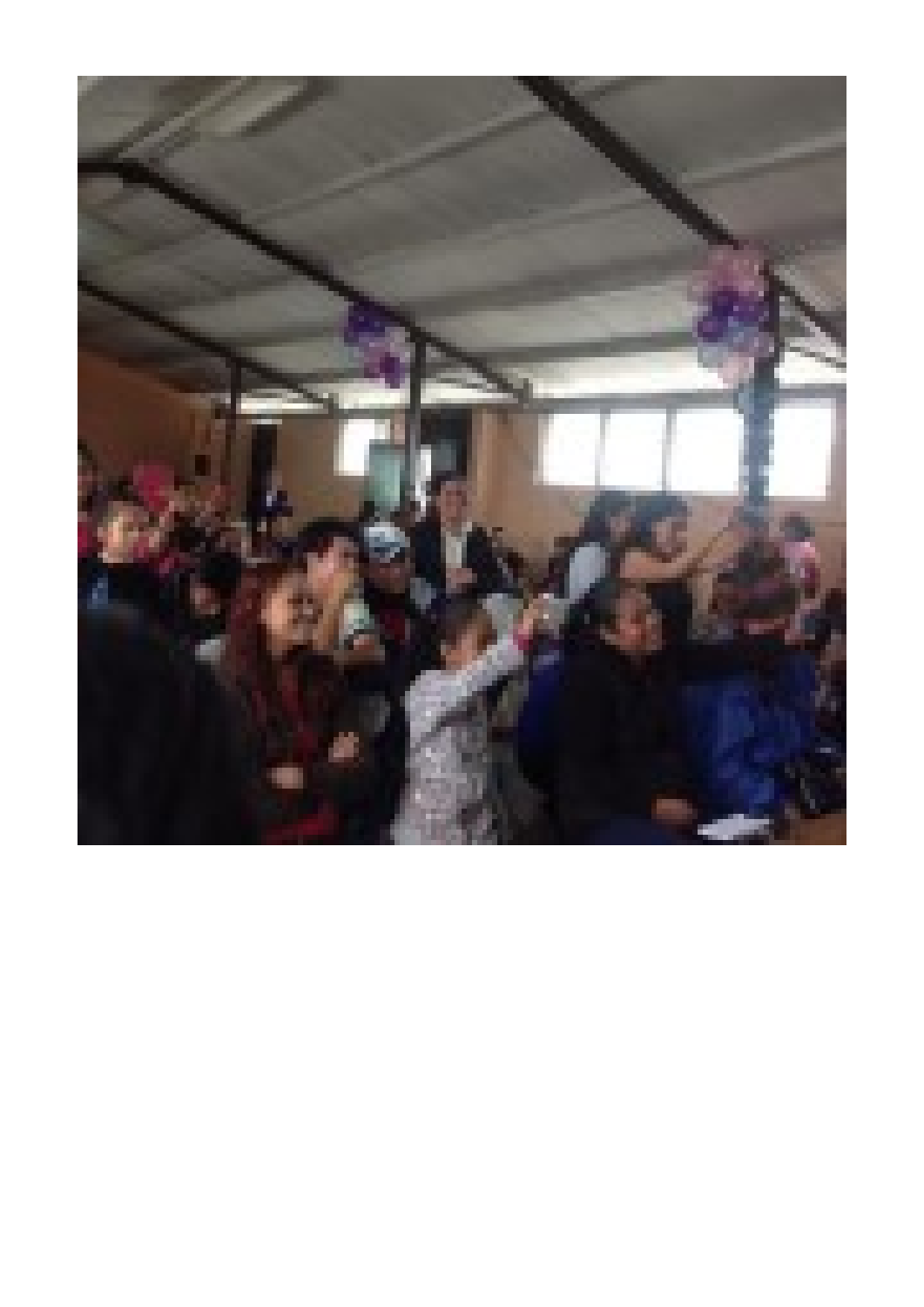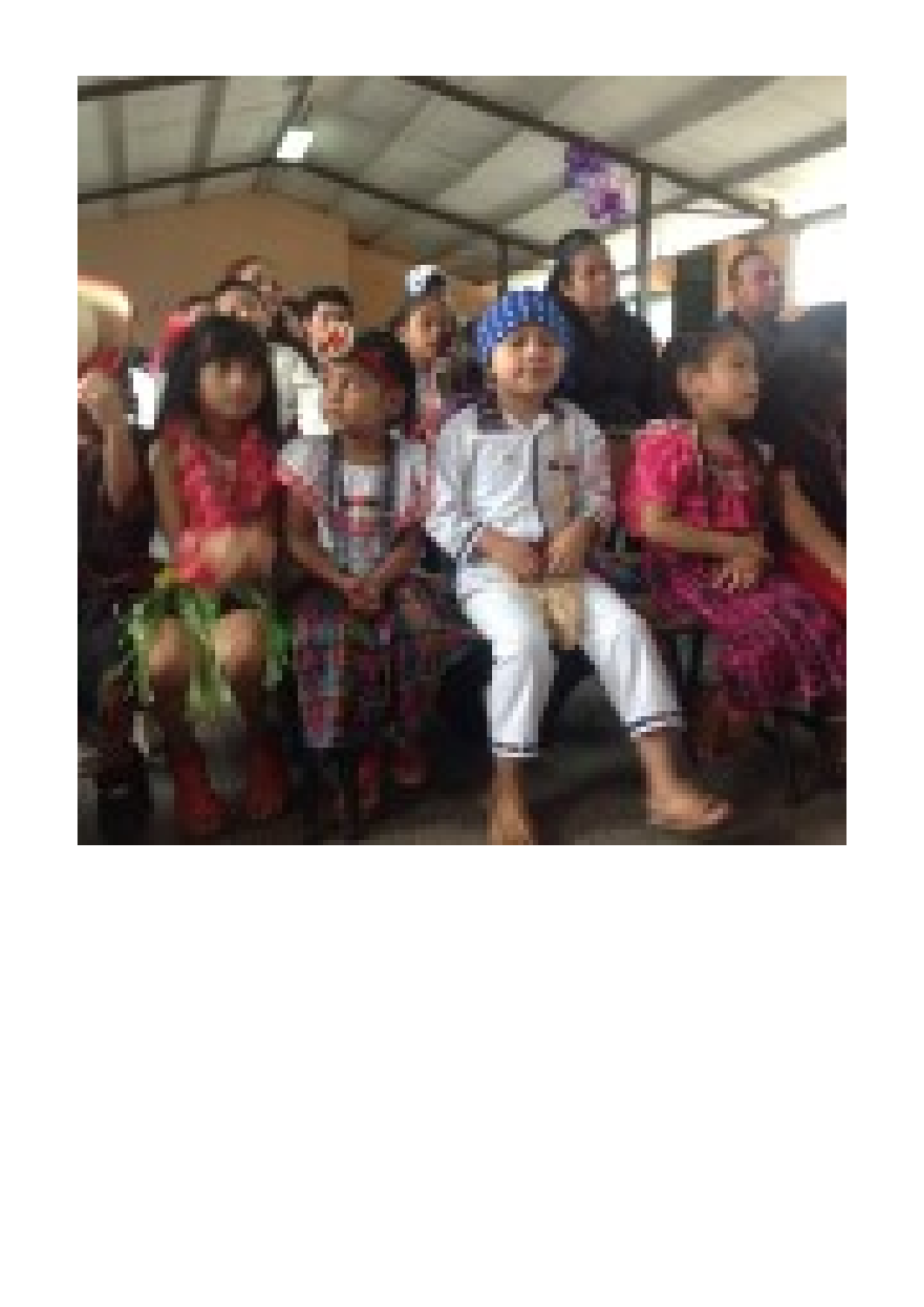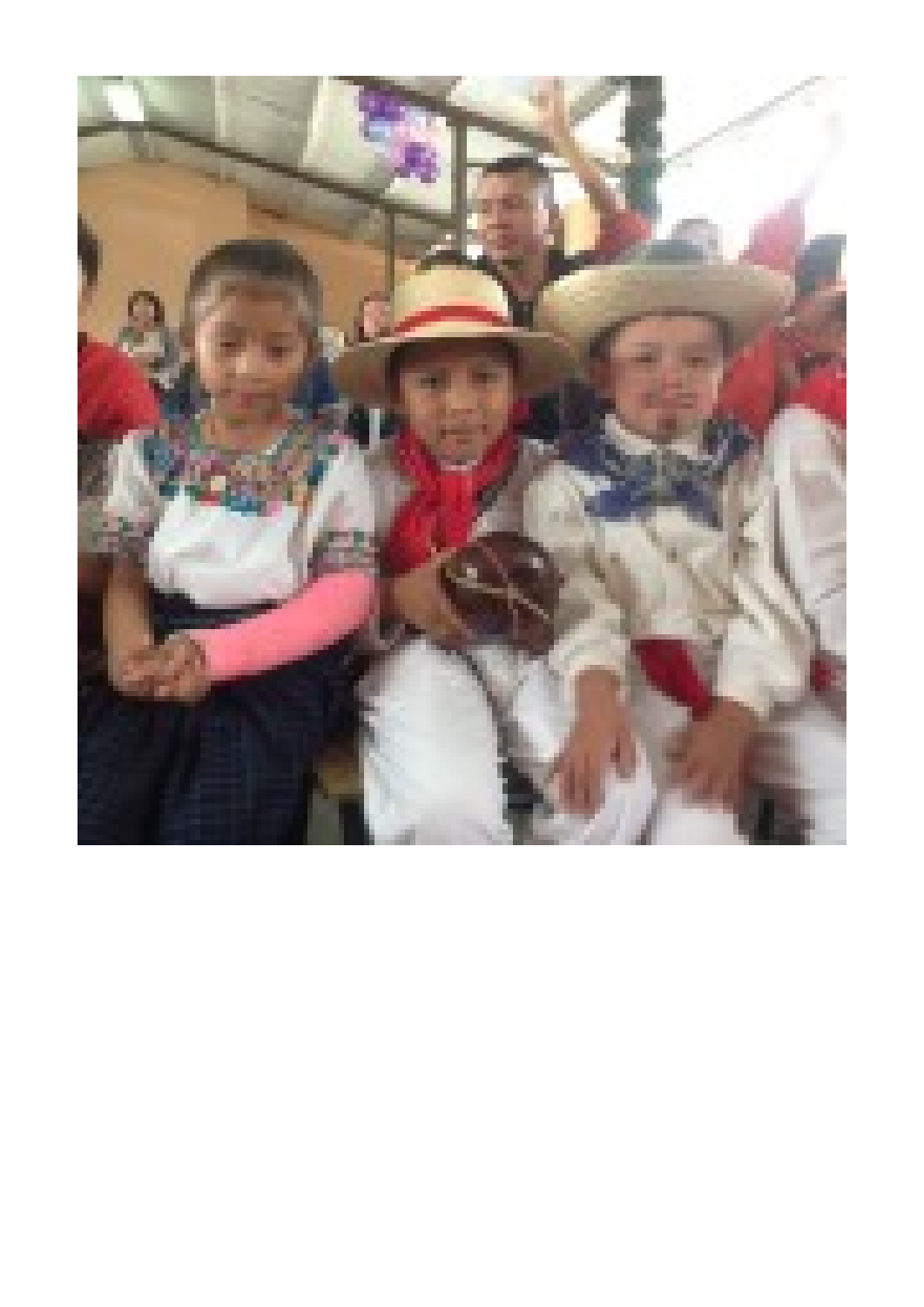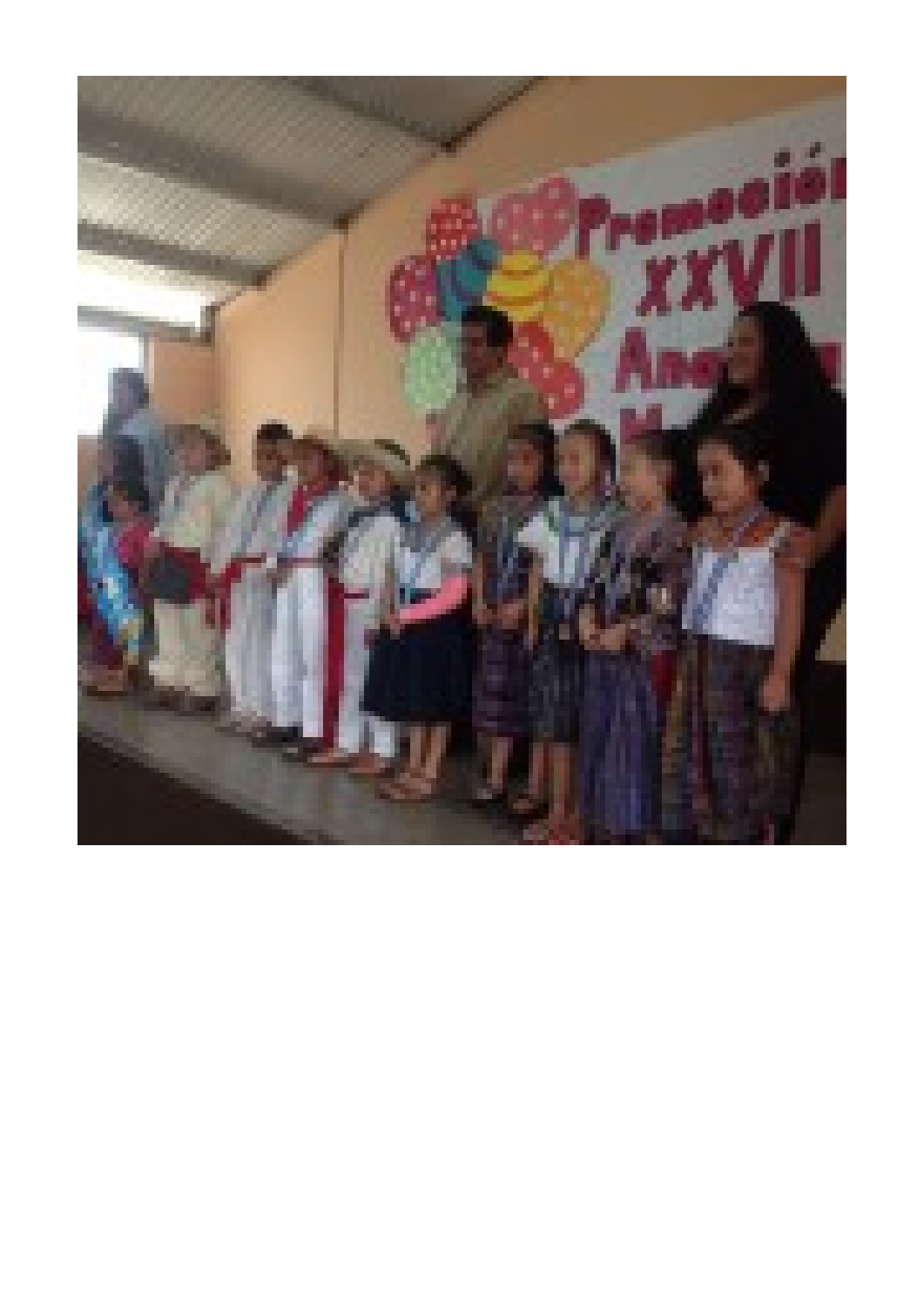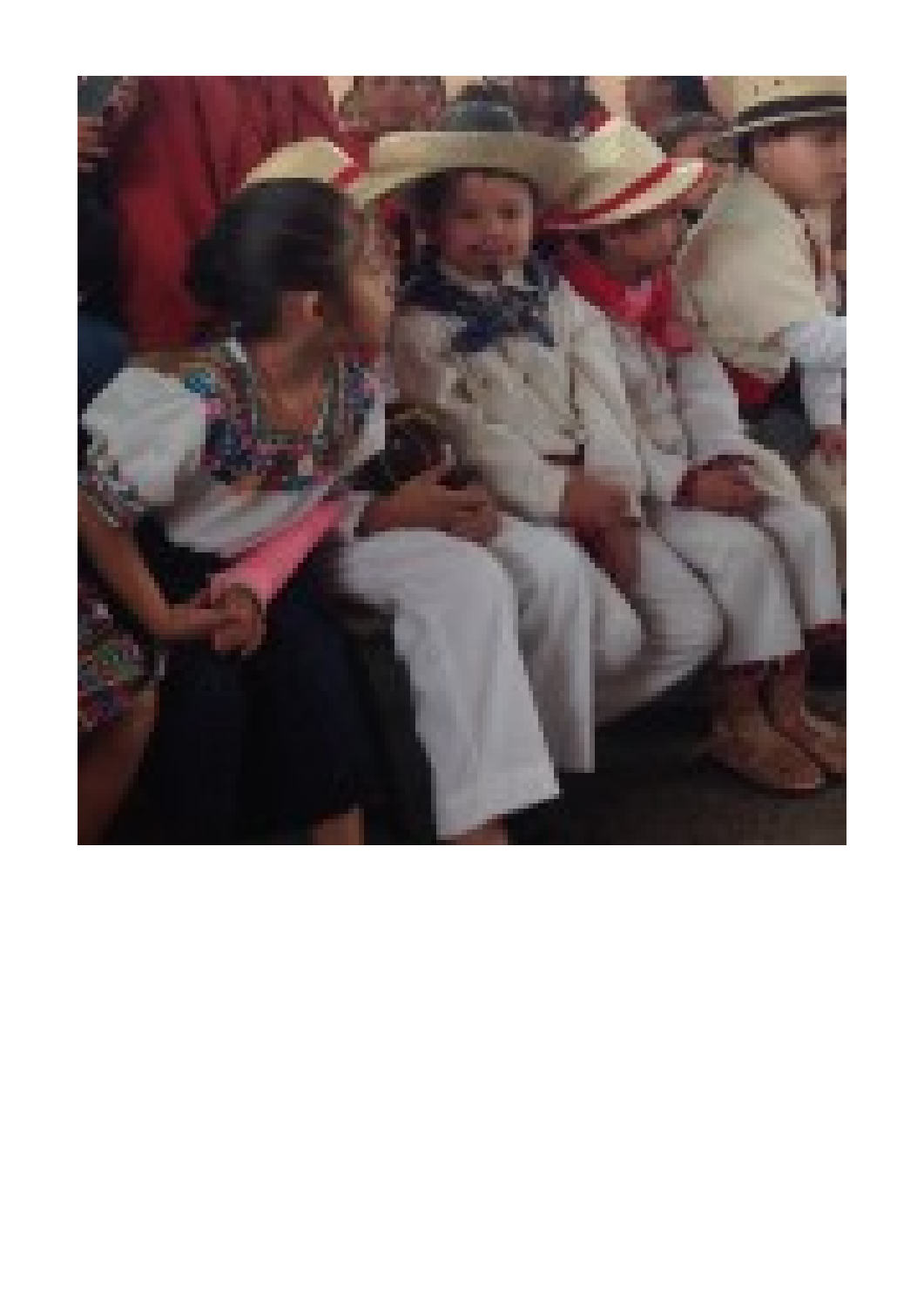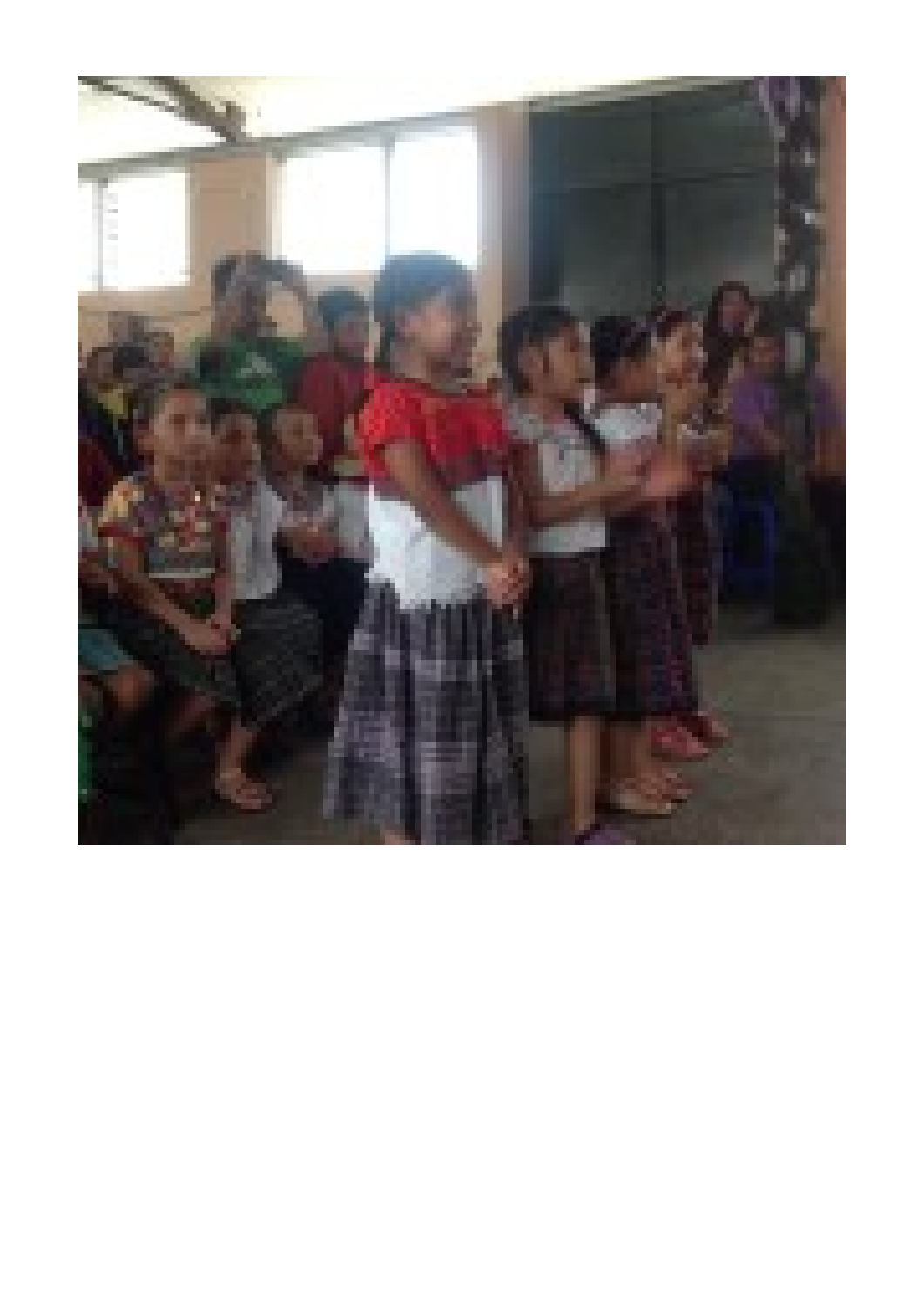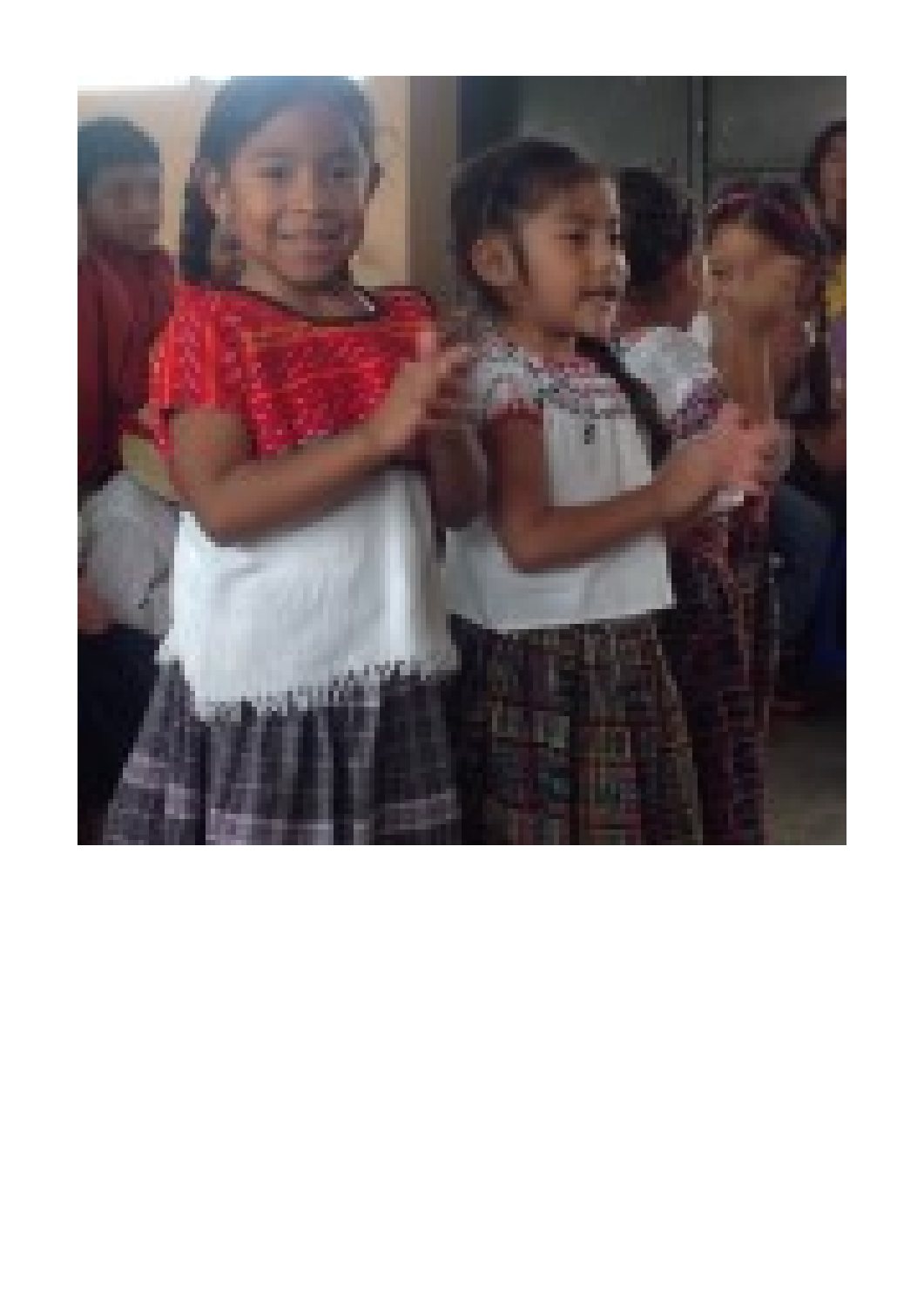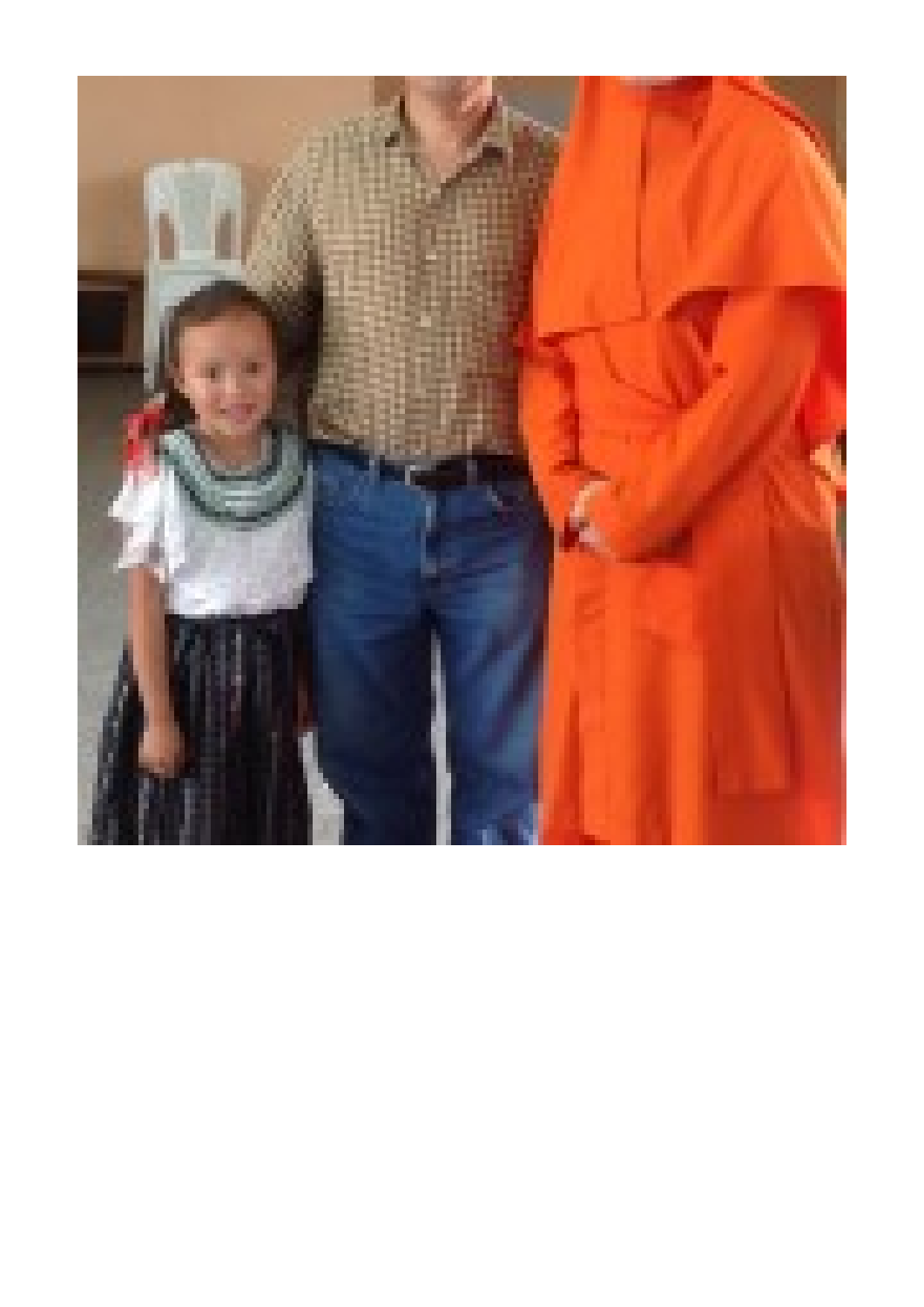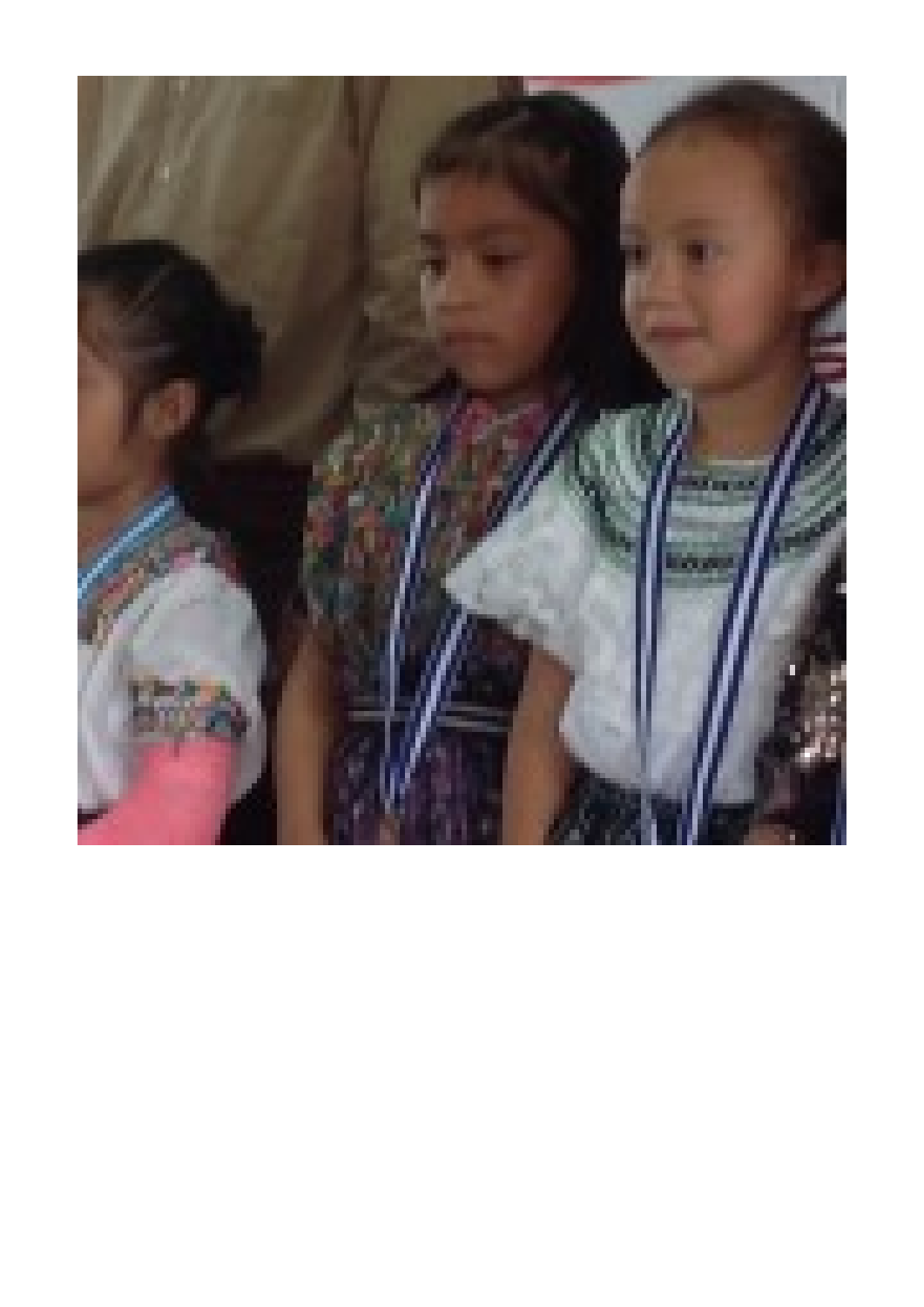